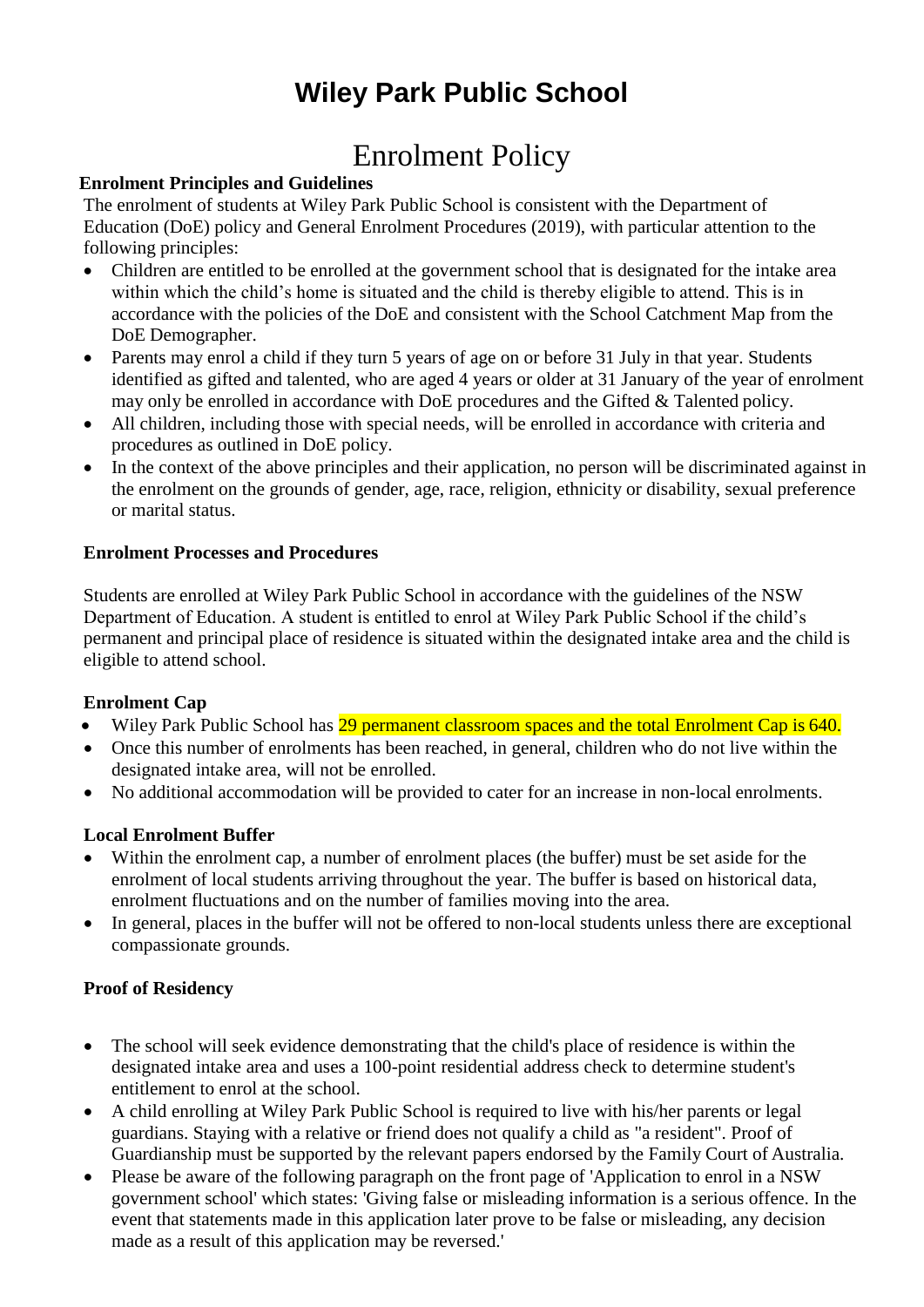| Document showing the full name of the child's parent |                                                                                                                                                                | <b>Points</b> |
|------------------------------------------------------|----------------------------------------------------------------------------------------------------------------------------------------------------------------|---------------|
| 1.                                                   | Only one of (i.e. no additional points for additional documents)<br>1.1. Council rates notice                                                                  | 40            |
|                                                      | 1.2. Lease agreement through a registered real estate agent for a period of at least 6<br>months or rental board bond receipt                                  |               |
|                                                      | 1.3. Exchanged contract of sale with settlement to occur within the applicable schoolyear                                                                      |               |
|                                                      | 2. Any of the following                                                                                                                                        | 20            |
|                                                      | 2.1. Private rental agreement for a period of at least 6 months                                                                                                | each          |
|                                                      | 2.2. Centrelink payment statement showing home address                                                                                                         |               |
|                                                      | 2.3. Electoral roll statement                                                                                                                                  |               |
| 3.                                                   | Any of the following documents                                                                                                                                 | 15            |
|                                                      | 3.1. Electricity or gas bill showing the service address*                                                                                                      | each          |
|                                                      | 3.2. Water bill showing the service address*                                                                                                                   |               |
|                                                      | 3.3. Telephone or internet bill showing the service address*                                                                                                   |               |
|                                                      | 3.4. Drivers licence or government issued ID showing home address*                                                                                             |               |
|                                                      | 3.5. Home building or home contents insurance showing the service address                                                                                      |               |
|                                                      | 3.6. Motor vehicle registration or compulsory third party insurance policy showing home<br>address                                                             |               |
|                                                      | 3.7. Statutory declaration stating the child's residential address, how long they have lived<br>there, and any supporting information or documentation of this |               |

# **Non-local enrolment**

Non-local siblings are no longer assured of placement within the school. The criteria for Non-Local Enrolment applications are noted below in priority order:

- A sufficient enrolment buffer exists for eligible in-area enrolments and the school is within its enrolment cap
- Availability of appropriate staff and permanent accommodation
- Siblings already enrolled at the school
- Compassionate circumstances
- Safety and supervision of the students before and after school

# **Enrolment Panels**

- An enrolment panel considers and makes decisions on all non-local enrolment applications. The composition of the panel will consist of one executive staff member to chair the panel, at least one teaching staff member and one nominated school community member.
- The panel will consider all applications for non-local enrolment when places are available in the school. The panel considers non-local enrolment applications in a timely manner. In considering applications, the panel assesses only the information and supporting documentation presented on the non-local enrolment application form, available from the school.
- The decision made by the panel must take into account the enrolment cap and the buffer retained for local students arriving later in the year. The panel records all decisions and keeps minutes of meetings which are to be available on request by the principal and Director, Educational Leadership.